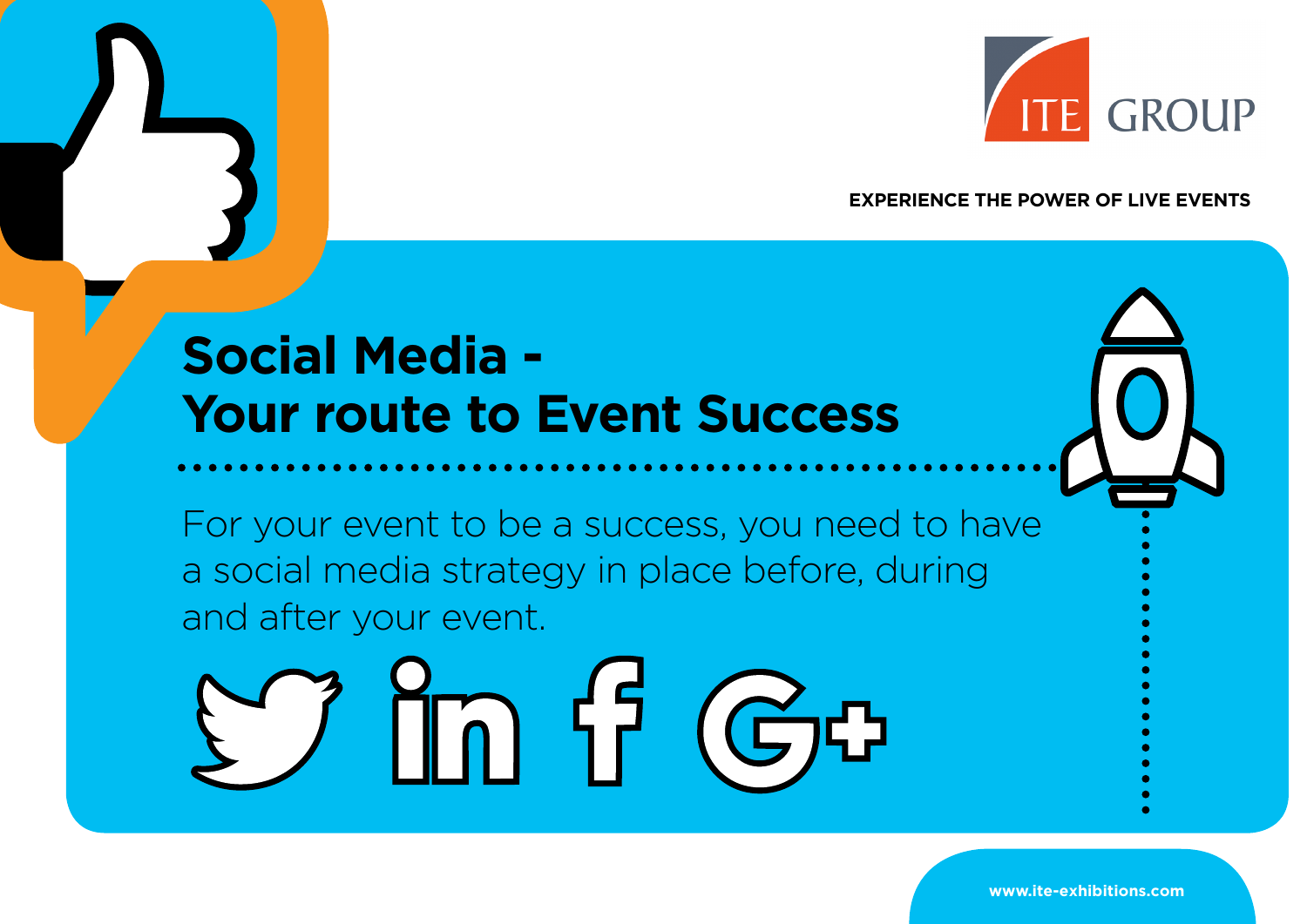

## **Before Your Event -**

#### **Choose The Right Social Media Channels For Your Key Audience**

**(See separate guide)**

#### **Find New Prospects**

Visit the Facebook and Twitter accounts of the event and connect with their followers. They are most likely attending so could be your future customers. **Connect with Attendees**

#### **Create Twitter Lists of Exhibitors and Attendees**

Create two private Twitter lists; one with exhibitors, and the other with attendees. Use the exhibitor list to see what other exhibitors are saying online, and to give you inspiration. Use the attendee Twitter list to listen in on what they are saying online and jump in on conversations where appropriate.



#### **Take Note of Relevant Hashtags**

You need to know which hashtags will help drive more targeted traffic to your stand. This should include the event hashtags and your own unique hashtag to promote your brand, products or services. These should be included in all marketing initiatives and on all promotional material before the event to create maximum exposure.

**Tell People Where You're Exhibiting**

Facebook and Twitter allow you to "pin a post" to the top of your feed, so that it is the first thing your potential customers will see. Create a Tweet and Facebook post about the event. Include your stand number, unique hashtag and information about any competitions you may be running.

## **on Social Media**

- Once you've done your attendee
- research, you can start engaging in
- two-way conversations. Greet your new
- connections and ask them if they're
- attending the event. If so, give them your stand number, invite them to come and see you and mention exclusive offers, competitions or discounts.

### **Drive Traffic to Your Website**

Share links to the event homepage. Use a tool called Openr to create a pop-up box that appears when someone clicks on the link. This will ensure your business is never

far from the mind of your customer.

#### **Get Involved on LinkedIn**

LinkedIn has a few features that can help you talk about your presence at an event. On your LinkedIn company page you can have a "showcase" page for press releases. "Pulse" allows you to write articles about why you are at the event and what customers can expect to see and "Groups" are the best way to build relationships with potential new clients.

#### **Run a Facebook Competition**

One of the best ways to get people

a competition. Giving away something of value, in exchange for a name and email address, is great for lead generation and post event marketing. Use your social media activity to talk about the competition with your unique hashtag and ask for people to come to your stand to find out more.

engaged with your brand, and to visit your stand at the event is to run

**www.ite-exhibitions.com**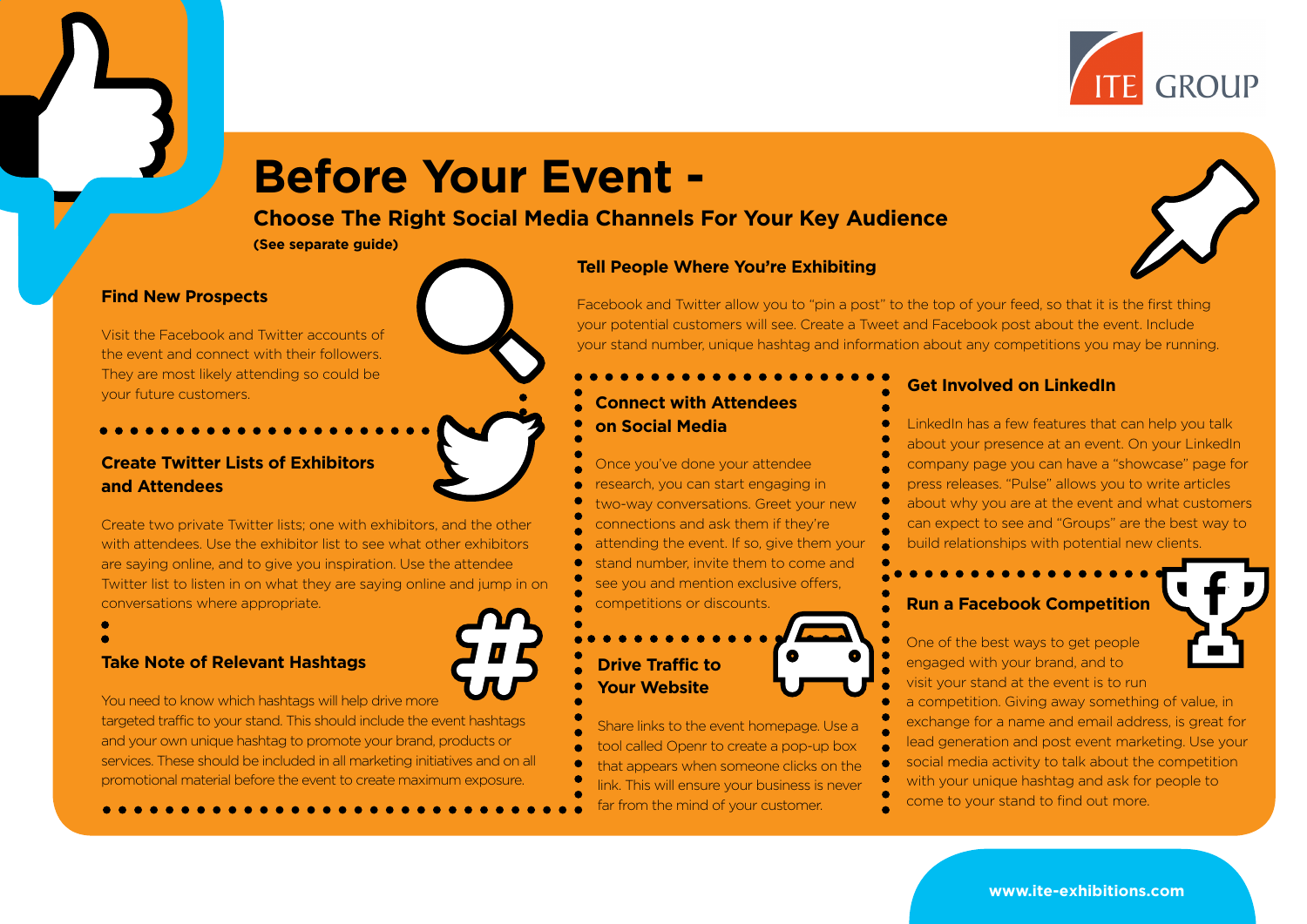

## **During Your Event - Share Everything!**

#### **Dedicate a Member of Staff to Monitor and Listen to Online Conversations**

Whilst you are busy exhibiting and meeting potential clients face-to-face, don't forget about those connecting with you online. Have a member of staff responsible for monitoring, listening and taking part in conversations about your business online.



Feedly is a tool you can use to find content to share online but you can also use it to listen in on press releases about your business or information about an event you are exhibiting at.

**Use Social Media Conversations as an Icebreaker**

Talk about offers, games and competitions you're running with people who visit your stand as well as those on social media. This can be a key way of breaking the ice for your staff, a good lead generater during the event and a way of getting more followers on social media and continuing engagement after the event.

#### **Data Capture**

Make the most of your investment in the events your exhibit at, it can be hard to make an "on" the spot" sale so make sure you capture as much high quality data as possible from new contacts on social media and visits to your stand. Basics are contact details and preferred method of contact but also capture an understanding of interest and intent so that your sales team can prioritise importance and your marketing team will know what will pique future interest.

#### **Share Images of Staff on the Stand**

A great way to bring the event experience to those online, is to share images of your stand and staff working at the event. Add personality, make them fun, colourful or cryptic to invite engagement and share across all of the social media platforms you've chosen to use.

#### **Remember Your Hashtags**

Continue to share your event hashtags throughout the duration of the event.

**Live Streaming**

Live video streaming has become a popular way to

connect with potential customers online. Have a think about ways you can use it to your advantage. Build an online following through live streaming app Periscope or Facebook's live streaming feature.